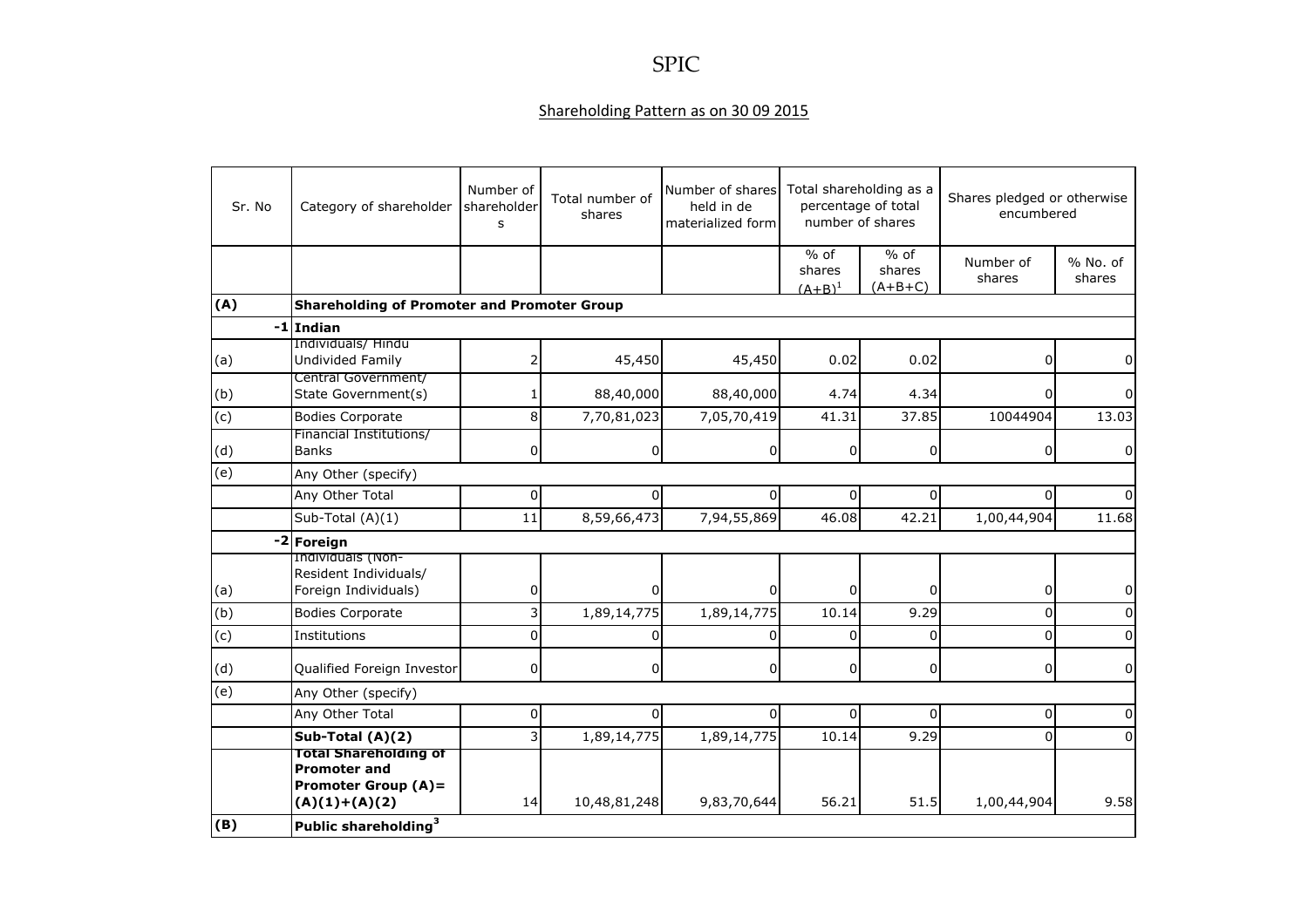|      | -1 Institutions                                                                        |                |                |                |          |                |                |           |
|------|----------------------------------------------------------------------------------------|----------------|----------------|----------------|----------|----------------|----------------|-----------|
| (a)  | Mutual Funds/ UTI                                                                      | 14             | 38,095         | 25,795         | 0.02     | 0.02           | $\Omega$       |           |
| (b)  | Financial Institutions/<br><b>Banks</b>                                                | 27             | 46,63,408      | 46,48,483      | 2.5      | 2.29           | 0              |           |
| (c)  | Central Government/<br>State Government(s)                                             | 0              | 0              | 0              | $\Omega$ | $\overline{0}$ | 0              | 0         |
| (d)  | Venture Capital Funds                                                                  | $\mathbf 0$    | $\Omega$       | $\Omega$       | ΩI       | $\Omega$       | 0              | O         |
| (e)  | <b>Insurance Companies</b>                                                             | $\mathbf{1}$   | 3,04,220       | 3,04,220       | 0.16     | 0.15           | $\mathbf 0$    |           |
| (f)  | Foreign Institutional<br>Investors                                                     | 12             | 3,59,563       | 3,51,413       | 0.19     | 0.18           | 0              | 0         |
| (g)  | Foreign Venture Capital<br>Investors                                                   | 0              |                | 0              | 0        | $\overline{0}$ | 0              | 0         |
| (h)  | Qualified Foreign Investor                                                             | 0              | $\overline{0}$ | $\overline{0}$ | 0        | $\overline{0}$ | $\overline{0}$ | 0         |
| (i)  | Any Other (specify)                                                                    |                |                |                |          |                |                |           |
|      | Any Other Total                                                                        | 0              |                | 0              | 0        | $\Omega$       | 0              |           |
|      | Sub-Total (B)(1)                                                                       | 54             | 53,65,286      | 53,29,911      | 2.88     | 2.63           | $\mathbf 0$    |           |
| $-2$ | <b>Non-institutions</b>                                                                |                |                |                |          |                |                |           |
| (a)  | <b>Bodies Corporate</b>                                                                | 776            | 87,08,013      | 84,58,483      | 4.67     | 4.28           | $\overline{0}$ | $\Omega$  |
| (b)  | Individuals                                                                            |                |                |                |          |                |                |           |
| (i)  | Individual shareholders<br>holding nominal share<br>capital up to Rs. 1 lakh           | 67,050         | 4,06,05,941    | 3,64,37,281    | 21.76    | 19.94          | $\overline{0}$ | 0         |
| (i)  | Individual shareholders<br>holding nominal share<br>capital in excess of Rs. 1<br>lakh | 649            | 2,57,35,592    | 2,55,80,592    | 13.79    | 12.64          | 0              |           |
| (c)  | Qualified Foreign Investor                                                             | 0              | 0              | 0              | 0        | $\overline{0}$ | 0              | $\Omega$  |
| (d)  | Any Other (specify)                                                                    |                |                |                |          |                |                |           |
|      | (i) Trusts                                                                             | 4              | 17000          | 17000          | 0.01     | 0.01           | <b>NA</b>      | <b>NA</b> |
|      | (ii) Clearing Members                                                                  | 34             | 57313          | 57313          | 0.03     | 0.03           | <b>NA</b>      | <b>NA</b> |
|      | (iii) NRIs                                                                             | 402            | 1163343        | 1150397        | 0.62     | 0.57           | <b>NA</b>      | <b>NA</b> |
|      | (iv) OCBs                                                                              | $\overline{2}$ | 39800          | 39150          | 0.02     | 0.02           | <b>NA</b>      | <b>NA</b> |
|      | Any Other Total                                                                        | 442            | 12,77,456      | 12,63,860      | 0.68     | 0.63           | $\Omega$       | $\Omega$  |
|      | Sub-Total(B)(2)                                                                        | 68,917         | 7,63,27,002    | 7,17,40,216    | 40.91    | 37.48          | $\Omega$       | $\Omega$  |
|      |                                                                                        |                |                |                |          |                |                |           |